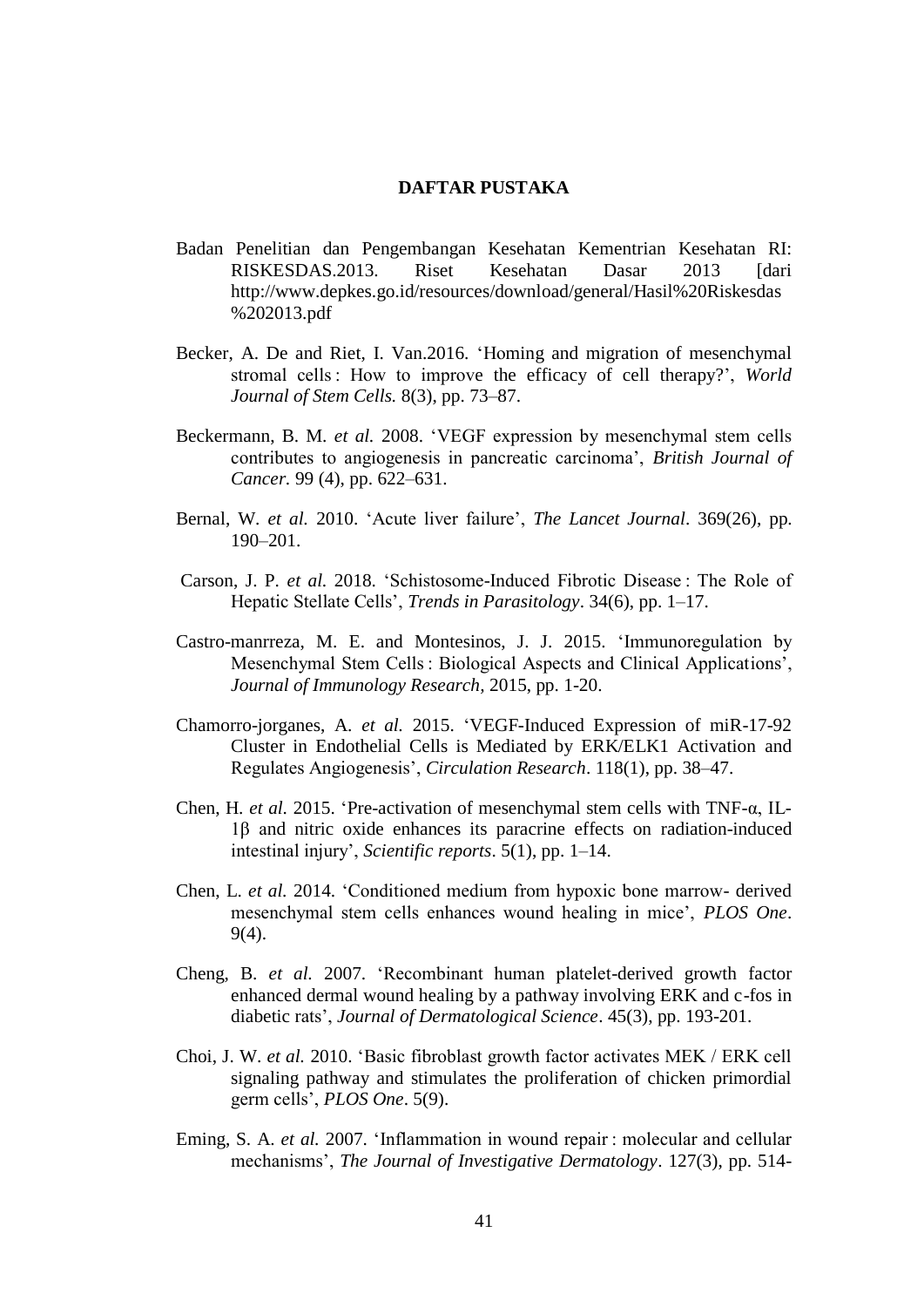- Eom, Y. *et al*. 2015. 'Mesenchymal stem cell therapy for liver fibrosis', *The Korean Journal of Internal Medicine*. 30(5), pp. 580–589.
- Ferrara, N. 2010. 'Cytokine & growth factor reviews pathways mediating VEGFindependent tumor angiogenesis', *Cytokine and Growth Factor Reviews*. 21(1), pp. 21–26.
- Grady, J. G. O. 2005. 'Acute liver failure', *Postgraduate Medical Journal*. 81(953), pp. 148–154.
- Halim D, Murti H, Sandra F, Boediono A, Djuwantono T, Setiawan B. Stem celldasar teori & aplikasi klinis. Jakarta: Penerbit Erlangga; 2010.
- Hoeben, A. N. N. *et al.* 2004. 'Vascular endothelial growth factor and angiogenesis', *Pharmacological Reviews*. 56(4), pp. 549–580.
- Ibrahim, B. M. *et al*. 2012. 'Effect of lead acetate toxicity on experimental male albino rat', *Asian Pacific Journal of Tropical Biomedicine*. 12(7), pp. 41- 46.
- Merlak, M. *et al.* 2008. 'Expression of vascular endothelial growth factor in proliferative diabetic retinopathy', *The American Journal of Pathology*. 152(6), pp. 1453-1462.
- Muller, L. et al. 2007. 'Concise Review: Mesenchymal stem cells : their phenotype , differentiation capacity , immunological features , and potential for homing', *Stem Cells*. 25(11), pp. 2739–2749.
- Nugraha, A. and Putra, A. 2018. 'Tumor necrosis factor-α-activated mesenchymal stem cells accelerate wound healing through vascular endothelial growth factor regulation in rats', *Universa Medicina*. 37(2), pp. 135–142.
- Pathikonda, M. and Munoz, S. J. 2010. 'Acute Liver Failure', *Journal of the Mexican Association of Hepatology*. 9(1), pp. 7–14.
- Punzalan, C. S. and Barry, C. T. 2016. 'Acute Liver Failure : Diagnosis and Management', *Journal of Intensive Care Medicine*. 31(10), pp. 642–653.
- Putra, A. *et al.* 2018. 'Mesenchymal stem cells accelerate liver regeneration in acute liver failure animal model', *Biomedical Research and Therapy*. 5(11), pp. 2802–2810.
- Schreml, S. *et al.* 2010. 'Wound healing in the 21st century', *Journal of American Dermatology*. 63(5), pp. 866–881.
- Setiawan, B. 2006. 'Aplikasi terapeutik sel stem embrionik pada berbagai